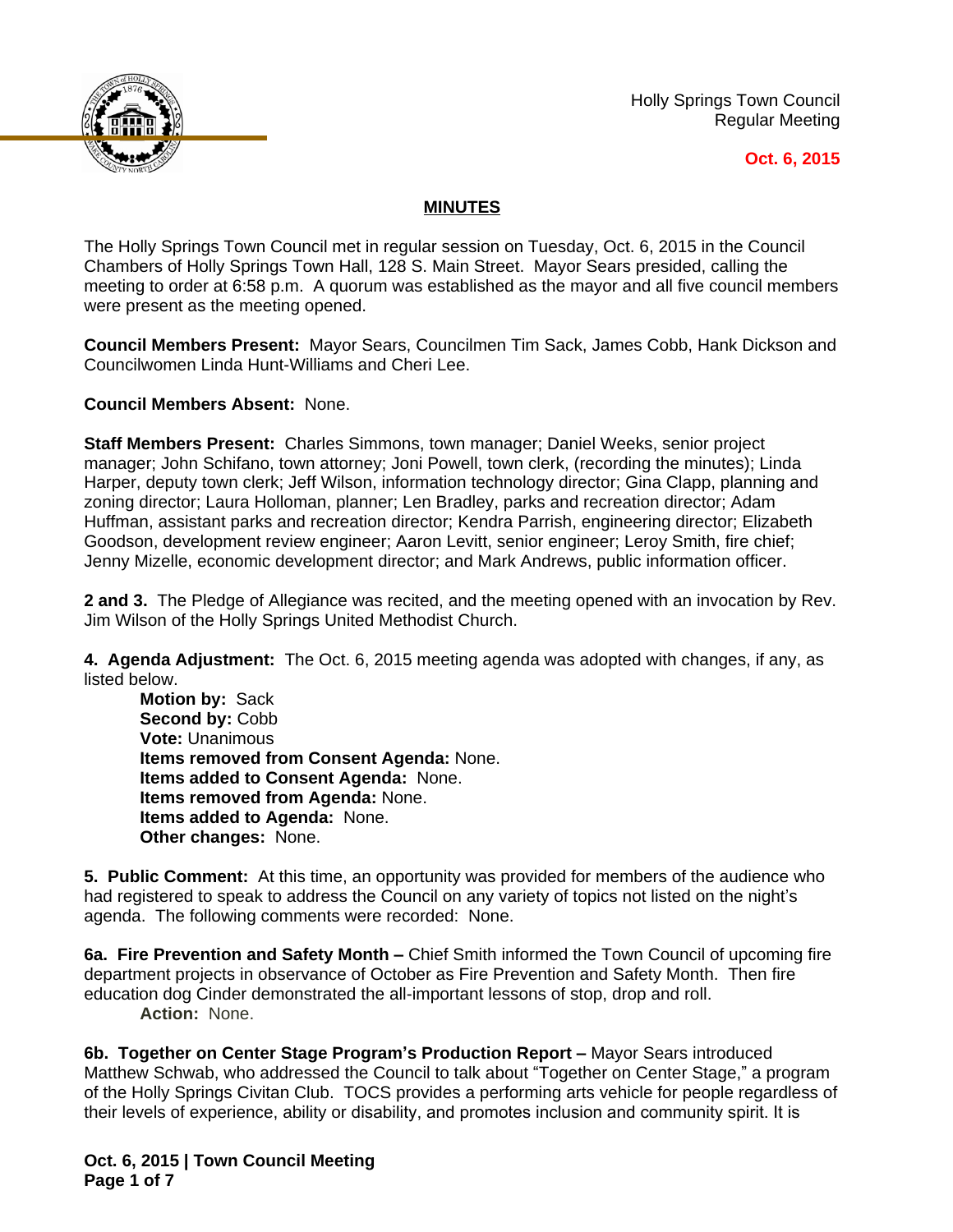presented in a welcoming environment and is committed to developing social and performance skills, building self-esteem, discipline, responsibility, and positive values through the creative arts.

Individuals from all over the Raleigh triangle area meet at the Holly Springs Cultural Center and performances are held in the 186-seat performing arts theater.

Matthew addressed the Council about TOCS's latest project, which is *TOCS Meets the Oz Wizard*, a play that is all about courage and making smart choices with kindness and love.

He said the show opens at 7p.m. Friday, Oct. 16 with additional shows at 3 p.m. and 7 p.m.

Saturday, Oct. 17. Tickets are \$8 and are on sale now at the Holly Springs Cultural Center. **Action:** None.

**6c. National Communications Awards –** Ms. Powell said the Town of Holly Springs was among a handful of North Carolina local governments to earn recognition in the 27<sup>th</sup> national City-County Communications and Marketing Association (3CMA) *Savvy Awards* presented Sept. 10 in Atlanta as part of 3CMA's annual conference.

Holly Springs earned two awards for separate projects in the national competition.

The Town's Business Watch newsletter, which was written and produced by Joni Powell and Mark Andrews of the Department of Public Affairs and Communications as a project for the Town's Economic Development Department won the third place Award of Excellence in the in the External Publications category for cities of less than 80,000. This same issue won first place in the North Carolina state-level contest last spring.

The *Holly Springs: A Gold Medal Destination* partners event held in May of last year earned a third place Award of Excellence in the Special Events category for cities less than 100,000. The award salutes the publicity and video production work of the communications staff and the logistical planning and execution of the partners event hosted by the Town's Economic Development Department with assistance of town staff volunteers.

This truly is an award for a huge team effort, Ms. Powell said. Judges evaluated the town's entry on:

- the event's gold medal-themed graphics created by Tamara Ward, communications specialist;
- a promotional video produced by freelance videographer Mark Losey with production assistance by Powell and Andrews of the communications office, Irena Krstanovic, economic development project manager, and Don Briscar, manager of the Holly Springs Cultural Center; and
- the actual event carried out by Krstanovic and Jenny Mizelle, director of economic development.

Ms. Powell said her department shares the awards with all who participated, especially Ms. Mizelle and Ms. Krstanovic.

**Action:** None.

**6d. Community Planning Month –** Mayor Sears presented to Planning and Zoning staff a proclamation declaring October as Community Planning Month. Ms. Clapp briefed the Council on the goals, objectives and work of the town's Department of Planning and Zoning. **Action:** None.

**7a. Special Exception Use Petition 15-SEU-06 –** Ms. Holloman said the Town has received a request for a retail establishment specializing in the sale of production materials for unique craft beers intended for off-site use. Under the Research and Technology zoning district, all retail uses are considered special exception uses so the project must go through this approval process before being permitted to operate, Ms. Holloman said.

She said this proposed business would be approximately 2,610 square feet and would be located within the existing industrial building that is anchored by GMA Building Supply. All business operations would be conducted within the building. The main component of the Homecrafted business would be to conduct educational classes on how to successfully brew craft beer at one's

**Oct. 6, 2015 | Town Council Meeting Page 2 of 7**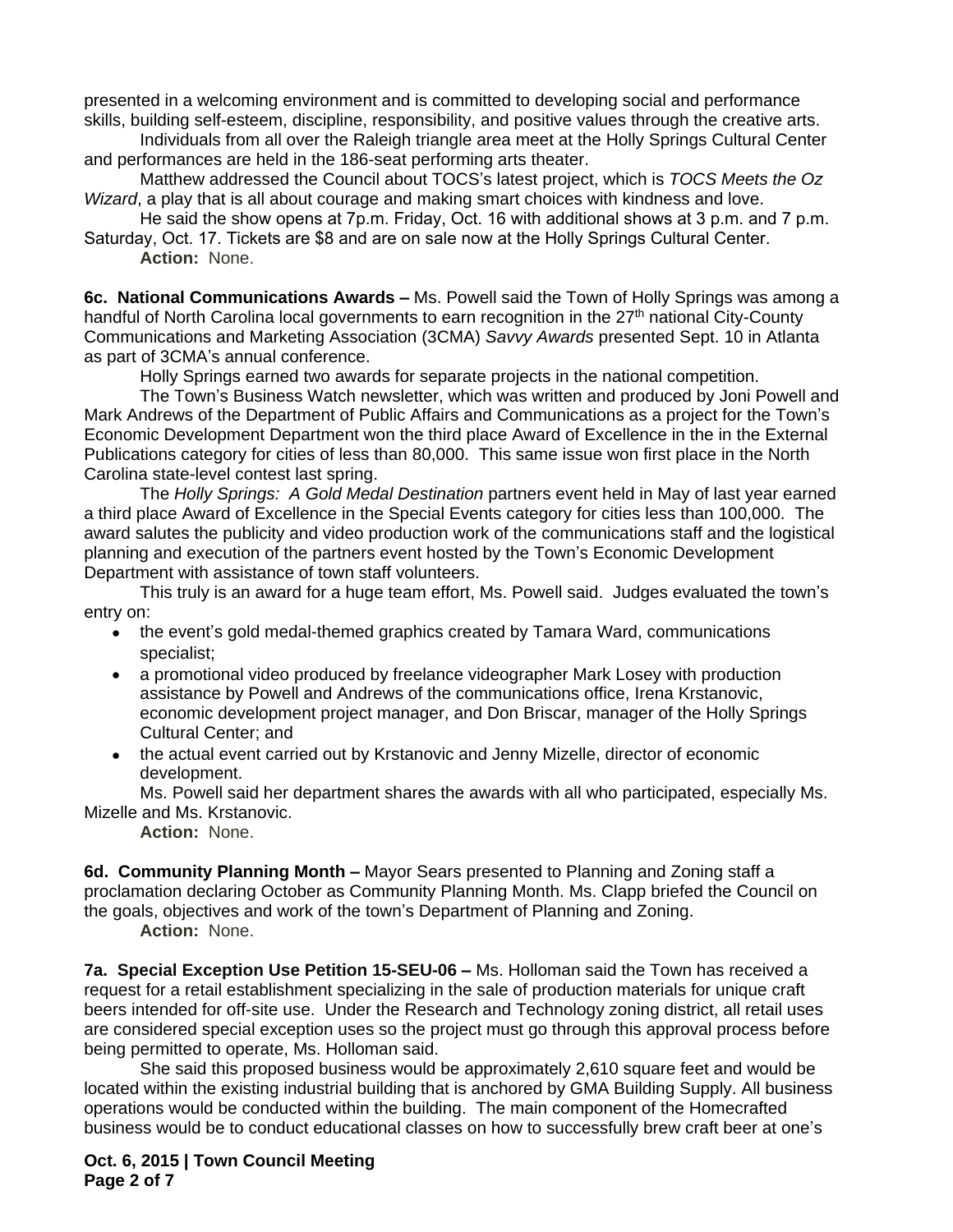home for personal consumption. As part of the educational process, students would have the opportunity to purchase craft beer production materials as necessary to carry out their new found knowledge at home.

With that explanation completed, Mayor Sears opened the public hearing to accept testimony under oath administered by the deputy town clerk:

Adam Reinhard, the applicant -- Mr. Reinhard explained that his business model is to sell yeast, hops and water and teaching people to brew their own beer. He stressed that he would not be brewing the beer.

**Action #1:** The Council approved to make and accept the findings of fact to be recorded in the minutes for Special Exception Use Petition #15-SEU-06 to allow for a retail establishment in the RT: Research & Technology District as submitted by Adam Reinhard.

*A special exception use may only be granted upon the presentation of sufficient evidence to enable a written determination that:*

- a. The proposed use will not be injurious to the public health, safety, comfort, community moral standards, convenience or general welfare;
- b. The proposed use will not injure or adversely affect the adjacent area;
- c. The proposed use will be consistent with the character of the district, land uses authorized therein, and the Town of Holly Springs Comprehensive Plan;
- d. The proposed use shall conform to all development standards of the applicable district (unless a waiver of such development standards is requested as part of the special exception use petition and approved as set forth above, in which case the proposed use shall conform to the terms and conditions of such waiver).
- e. Access drives or driveways are or will be sufficient in size and properly located to: ensure automotive and pedestrian safety and convenience, traffic flow as set forth in Section 7.09 – Pedestrian Circulation and Vehicular Area Design; and, control and access in case of fire or other emergency;
- f. Off-street parking areas, off-street loading areas, trash enclosures, trash pick-up and removal, and other service areas are located so as to be safe, convenient, allow for access in case of emergency, and to minimize economic, glare, odor, and other impacts on adjoining properties and properties in the general neighborhood;
- g. The lot, building or structure proposed for the use has adequate restroom facilities, cooking facilities, safety equipment (smoke alarms, floatation devices, etc.), or any other service or equipment necessary to provide for the needs of those persons whom may work at, visit or own property nearby to the proposed use;
- h. Utilities, schools, fire, police and other necessary public and private facilities and services will be adequate to handle the needs of the proposed use;
- i. The location and arrangement of the use on the site, screening, buffering, landscaping, and pedestrian ways harmonize with adjoining properties and the general area and minimize adverse impacts; and,
- j. The type, size, and intensity of the proposed use (including but not limited to such considerations as the hours of operation and numbers of people who are likely to utilize or be attracted to the use) will not have significant adverse impacts on adjoining properties or the neighborhood.

**Motion by:** Sack **Second by:** Dickson **Vote:** Unanimous *Special Exception Use Petition #15-SEU-06 addressing the required findings of fact is attached to these minutes.* 

**Action #2**: Having made the necessary findings of fact, the Council approved a motion to grant Special Exception Use Petition #15-SEU-06 for Homecrafted as submitted by Adam Reinhard dated Aug. 20, 2015 with the following condition:

1) Business operations must adhere to the evidence submitted by the applicant as stated in

**Oct. 6, 2015 | Town Council Meeting Page 3 of 7**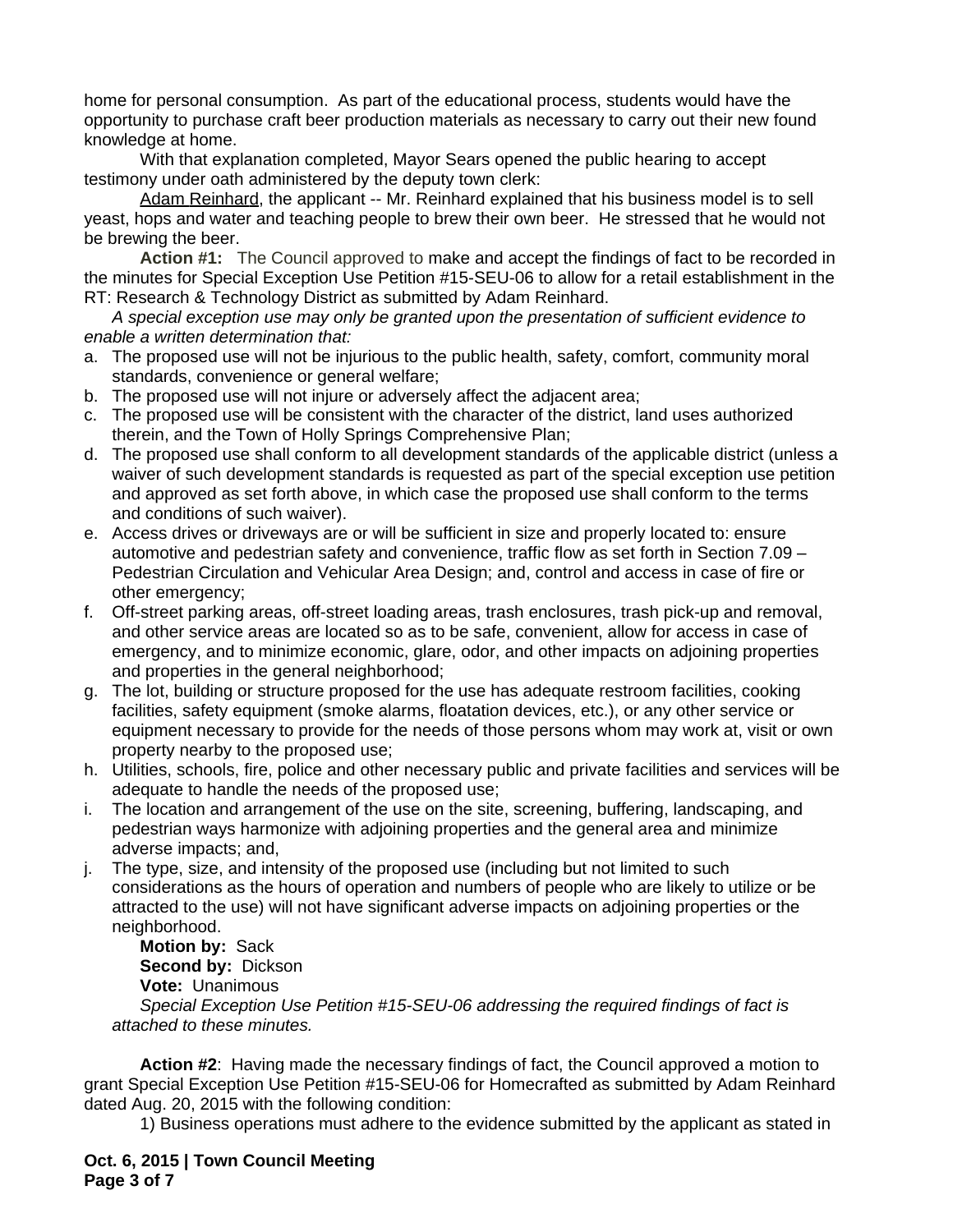the findings of fact submitted in conjunction with 15-SEU-06.

**Motion by:** Cobb **Second by:** Dickson **Vote:** Unanimous

**8. Consent Agenda:** The Council approved a motion to approve all items on the Consent Agenda. The motion carried following a motion by Councilman Sack, a second by Councilman Dickson and a unanimous vote. The following actions were affected:

8a. Minutes - The Council approved minutes of the Town Council's meeting held Sept 1, 2015.

8b. Resolution 15-27 - The Council adopted Resolution 15-27 directing the town clerk to investigate the sufficiency of annexation petition A15-02 and setting a public hearing. *A copy of Resolution 15-27 is attached to these minutes.*

8c. Resolution 15-28 – The Council adopted Resolution 15-28 directing the town clerk to investigate the sufficiency of annexation petition A15-03 and setting a public hearing. *A copy of Resolution 15-28 is attached to these minutes.*

8d. Resolution 15-29 – The Council adopted Resolution 15-29 directing the town clerk to investigate the sufficiency of annexation petition A15-04 and setting a public hearing. *A copy of Resolution 15-29 is attached to these minutes.*

8e. Budget Amendment, \$24,000 - The Council adopted amendment to the FY 2015-16 budget to increase the project budget by \$24,000 to include the Salamanders scoreboard contribution. *A copy of the budget amendment is attached to these minutes.*

8f. Middle Creek Force Main Project Change Order - The Council approved contract change order #1 in the amount of \$16,634.11 for relocation of a water line in the Middle Creek force main project.

8g. North Main Athletic Complex Project Change Order - The Council approved contract change order #3 with T.A. Loving in the amount of \$29,747 for costs of a turning lane and drainage piping in the North Main Athletic Complex project.

8h. 13-DO-01, Downton Project Six-Month extension – The Council approved to grant a sixmonth extension for 13-DO-01 for the Downton project to extend the approval expiration date to March 18, 2016.

At this time, Councilman Dickson asked to be recused since he is employed by a party in the next agenda item. Even though Councilman Dickson would not be required by statute to excuse himself, he said he preferred to be excused to avoid any perception of a conflict of interest.

**Action:** The Council approved a motion to excuse Councilman Dickon from the meeting. **Motion by:** Cobb

**Second by:** Sack **Vote:** Unanimous

**9a. Market Industrial Property –** Ms. Mizelle said that staff has worked with Duke Energy Progress on a Memorandum of Understanding that enables the Town's Economic Development Department to market approximately 140 acres of land owned by Duke Energy Progress that is adjacent to the Holly Springs Business Park and is to be considered an extension of the park.

**Action:** The Council approved a motion to enter into a Memorandum of Understanding with Duke Energy Progress to market 140 +/- acres owned by Duke Energy Progress for economic development.

**Motion by:** Sack **Second by:** Cobb **Vote:** Unanimous *A draft copy of the Memorandum of Understanding is attached to these minutes.*

**Action:** The Council approved a motion to readmit Councilman Dickson into the meeting.

**Oct. 6, 2015 | Town Council Meeting Page 4 of 7**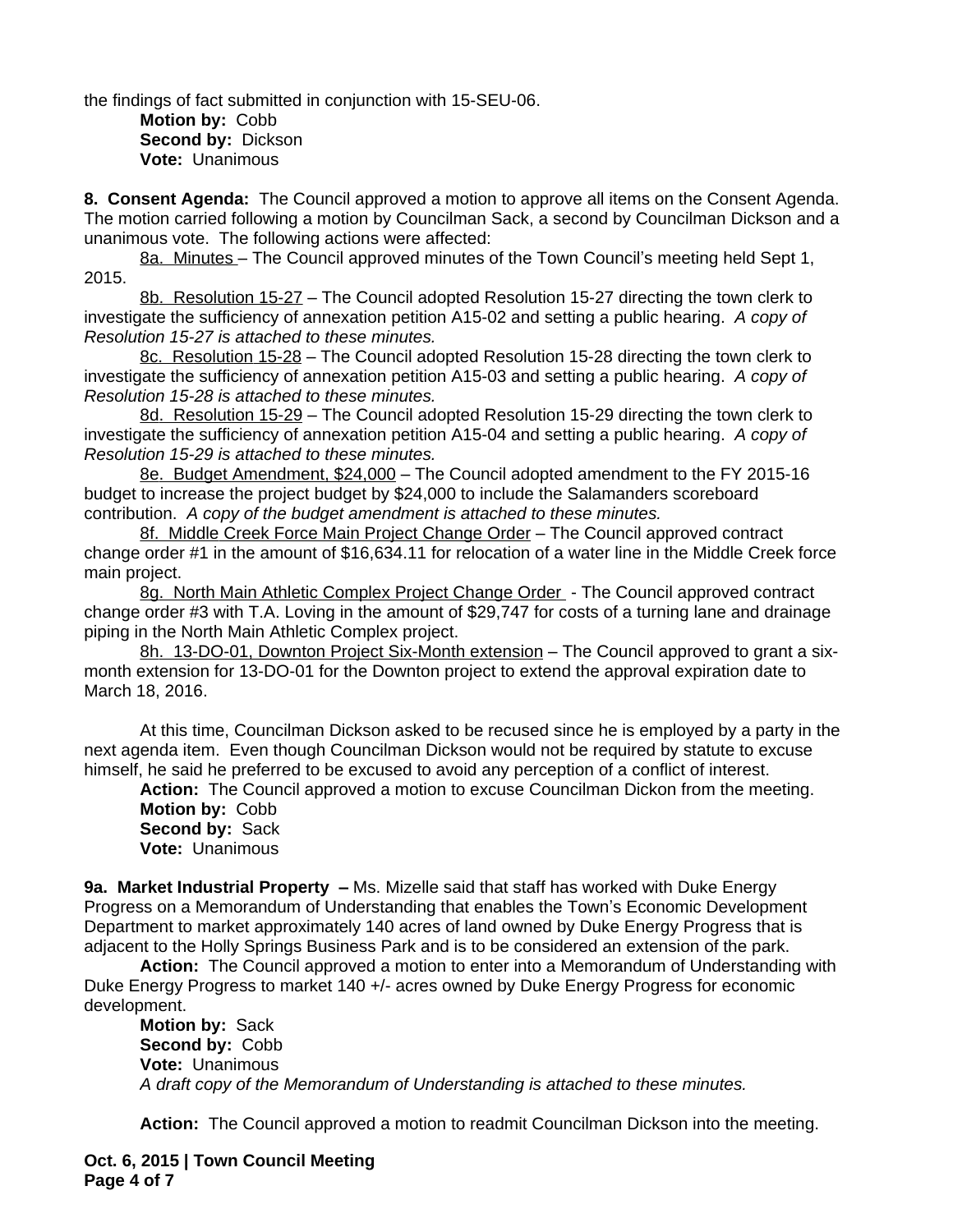**Motion by:** Sack **Second by:** Williams **Vote:** Unanimous.

**9b. Holly Springs Cemetery Upkeep Policy Statement – Ms. Goodson said the Town owns and** operates the Holly Springs Cemetery located at the corner of Earp and Burt Streets. Although the Town continues to oversee the purchase and maintenance of plots in the Town's cemetery as it has for many years, staff wants to memorialize the requirements in a policy to better enforce and maintain this facility ongoing. The Engineering Department facilitates the purchase and marking of cemetery plots, and the Parks and Recreation Department facilitates the lawn maintenance and general upkeep of the grounds through a contract with a lawn service.

She said staff met with Councilman Dickson, who brought the cemetery policy forward at this time for discussion. The resulting draft policy is intended to provide guidelines for those who wish to purchase plots, owners of plots and funeral homes who wish to assist in the interment of the deceased.

Aside from the policy, the Engineering Department has been busy with a master plan for long-term improvements for the cemetery property.

A master plan has been created and comments from other departments have been received and incorporated. The master plan includes an array of improvements including paving the roadways, grading, storm sewer, gravesite markers, landscaping improvements, mausoleums, paved walkways, irrigation system, stockpile area, flagpole, and debris area. The current year's funding of \$80,000 is planned to cover the costs of the grading, paving, storm drainage and gravesite markers for a large portion of the cemetery, Ms. Goodson said. We anticipate help from the Boy Scouts on installing the cemetery markers as well as some woodwork that will be completed by an Eagle Scout candidate, she added.

Ms. Goodson asked for Council input on a draft policy statement memorializing rules and procedures for the Town's cemetery.

Councilman Dickson said he would like to amend the draft to include a provision that nothing could be attached to monuments, including clip-on floral arrangement holders that sit atop monuments.

**Action:** The Council approved a motion to adopt a policy statement as amended to address the upkeep of the Holly Springs Town Cemetery.

**Motion by:** Dickson **Second by:** Sack **Vote:** Unanimous *A copy of the final draft policy statement is attached to these minutes.*

**9c. Earp Street Force Main Project –** Mr. Levitt said that a leak in the sewer force main along Irving Parkway was detected and repaired by the Public Works Department.

He said this 12-inch force main conveys sewage from the 12 Oaks pump station to the Utley Creek Water Reclamation Facility. This 700 linear foot section of ductile iron pipe was installed at a steep grade to follow the slope of Irving Parkway. As we have seen with other ductile iron force mains installed with a steep grade, the flow of wastewater moves faster through these pipes which leads to less than full flow through the pipe and causes the top of the pipe to be exposed to corrosive gases; chemically attacking the ductile iron until failure, Mr. Levitt said.

Repair of the existing pipe is not economically or physically feasible. It is assumed, based on the condition of the repaired section and from past experience with similar situations, the entire length of pipe is too fragile to be cleaned and viewed with a robot camera. Repair options were explored including cured-in-place pipe, in-place pipe replacement with temporary bypass pumping, and pipe busting. A bypass of the damaged section of pipe along with abandonment of the old section is the best option for repair, Mr. Levitt said.

The 12 Oaks Force Main Repair project consists of the abandonment of 725 linear feet of ductile iron pipe. The bypass will include construction of approximately 765 linear feet of new PVC

**Oct. 6, 2015 | Town Council Meeting Page 5 of 7**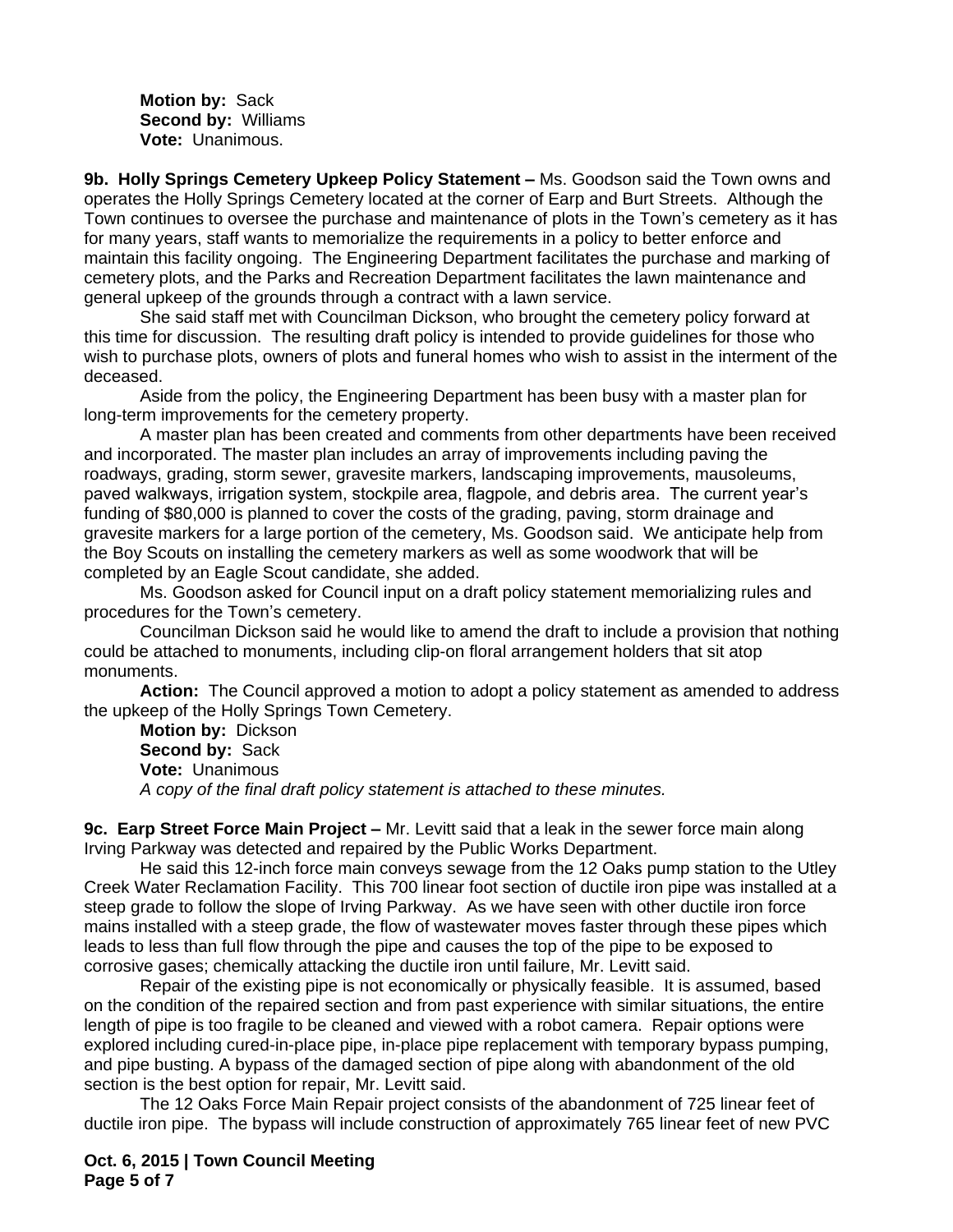force main pipe. The proposed force main line will bypass the existing utilities located on the west side of Irving Parkway by running along the east side of the road, therefore making it easier and more cost-effective to install.

Furthermore, the material for the new pipe is PVC, which is resistant to sewer gases.

Surveying, design, and construction administration for this repair project was or will be completed by staff (Engineering and Public Works) and has reduced the cost significantly overall. In an effort to handle this sensitive repair in a timely manner, construction work could be performed by Sanford Contractors as a change order to the Earp Street force main project, which was of a similar scope, Mr. Levitt said.

A full road closure is not proposed during the construction of the new force main line, but would be required for a short time (approximately three hours) during the tie-in phase. The time likely would be set at mid-day, outside of rush hour. Although all surrounding businesses would retain full access during the short period of the full road closure, they have been informed and made aware of the upcoming construction activity.

**Action:** The Council approved a motion to approve \$160,000 in funding and contingency for repairs to the sewer force main along Irving Parkway and a contract change order for \$145,621.72 with Sanford Contractors to add the repair to the Earp Street force main project contract.

**Motion by:** Williams **Second by:** Cobb **Vote:** Unanimous

9d. Board of Adjustment Member Appointments - Ms. Clapp said staff received notification from Shea Maliszewski, in-Town Board of Adjustment member, that he is resigning his position on the board. His term ends Feb. 29, 2016.

She said the Town Council has two options:

- 1. Move a current in-Town alternate member (Richard Madoni) to fill the remainder of the regular member position term and appoint a new alternate member to fill the remainder of the alternate member position.
- 2. Appoint a new member to fill the remainder of the in-Town member position.

**Action:** The Council approved a motion to appoint Richard Madoni to fill the remainder of the in-Town member position with a term ending Feb. 29, 2016.

**Motion by:** Dickson **Second by:** Sack **Vote:** Unanimous

**Action:** The Council approved a motion to appoint Andy Priolo to fill the remainder of the in-Town alternate member position with a term ending Feb. 29, 2016.

**Motion by:** Dickson **Second by:** Sack **Vote:** Unanimous

**9e. Town's Code of Ethics and Conduct for Public Officials Policy Amendment –** Mr. Schifano said that all Town officials are governed by the Town's ethics policy. Councilman Dickson inquired if it was proper for candidates for local office to use the Town's logo in campaign material. The most expedient method to prohibit this practice would be to insert into the ethics policy, which would now add a candidate for elective office as a "Town Official" for purposes of the policy during the pendency of their campaign.

The policy is not punitive and is really just an admonition, Mr. Schifano said.

**Action:** The Council approved a motion to approve changes to Policy Statement P-021.2, the Town's Code of Ethics and Conduct.

**Motion by:** Williams

**Oct. 6, 2015 | Town Council Meeting Page 6 of 7**